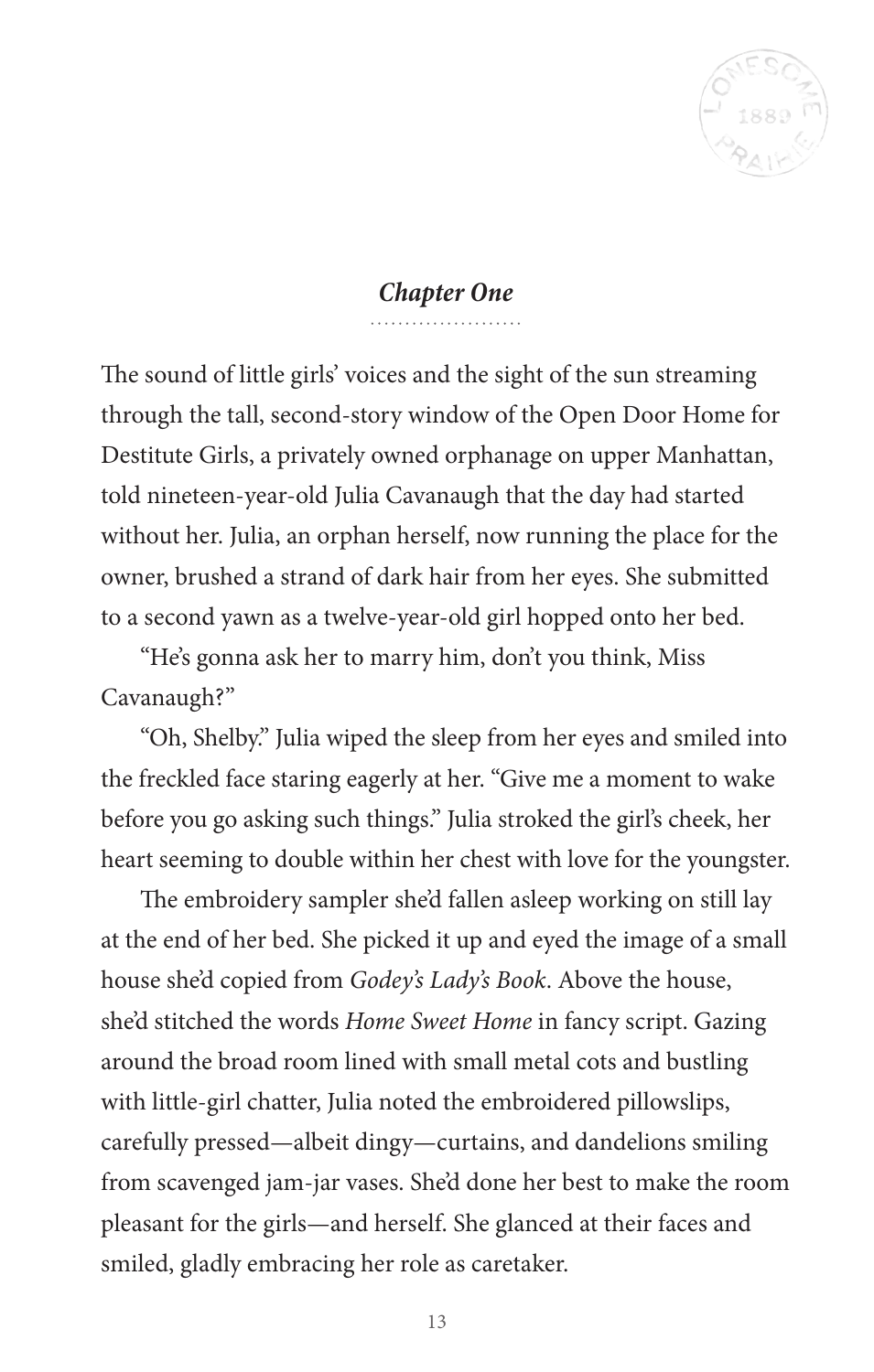A less-than-subtle "ahem" from Shelby reminded Julia she'd been asked a question. She glanced at her young charge, still perched on the end of her bed. "What did you ask?"

"Finally." Shelby eyed her with mock frustration. "I said, do you think they will get *married*—Mrs. Hamlin and Mr. Gaffin? Haven't you noticed the way they look at each other?" Shelby's cheeks hinted of red. Her golden hair was already fixed in a proper bun, her hands and face washed, and her simple dress clean and pressed despite its patches and stray threads.

"Shelby Bruce." Julia shook her head, as Shelby's two-year-old sister Beatrice wiggled onto Julia's lap with a squeal. Julia planted a firm kiss on the top of Bea's head.

"Married? I don't think so," Julia continued. "Mrs. Hamlin would've told us—told me—if she was being courted. Mr. Gaffin's just an old family friend." Julia wondered where on earth the girl got the notion that their headmistress wished to marry.

*Although they* have *been spending a lot of time together.* Julia pushed the thought out of her mind as little Bea shuffled to a stand, planting her pint-sized feet on Julia's thighs. "Fammy fend!" She pointed a chubby finger at her older sister, Shelby.

"All right, Bea." Julia plopped the toddler on the floor and swiveled her toward the small bed she shared with Shelby. "Time to straighten your bed." Then Julia eyed the twins. "Charity, Grace, would you two virtuous girls fetch fresh water for the basin?"

 Shelby pushed away from the bed, wrinkled her brow, and thrust her hand behind her as if to support her back—a perfect imitation of their middle-aged headmistress. "Now where did I put my spectacles?" Shelby clucked her tongue as she waddled forward.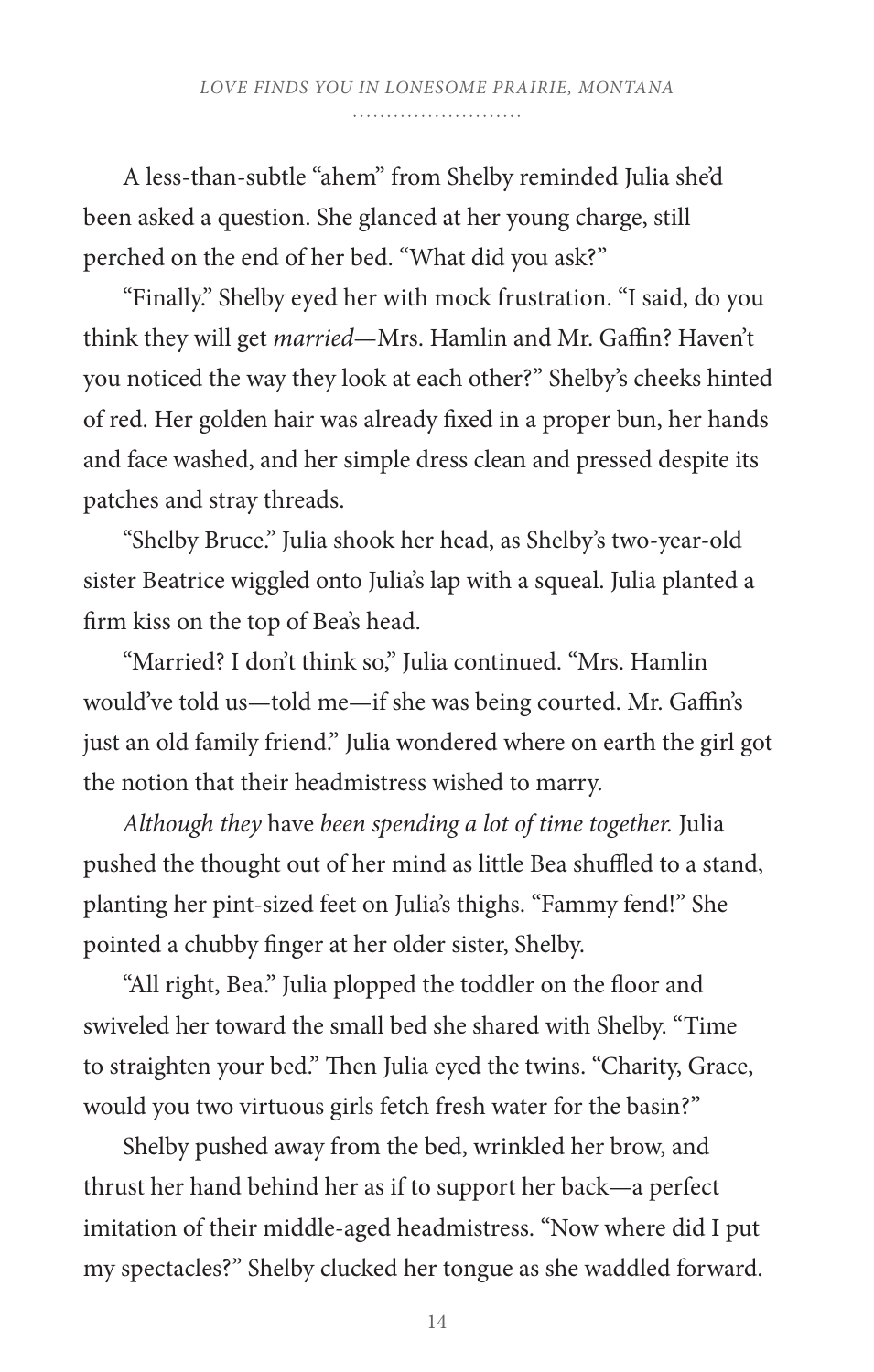Laughter spilled from the lips of the girls around the room.

 Encouraged, Shelby scratched her head. She plopped down on her bed then hopped up again as if surprised, pulling imaginary spectacles from under her rump. "Oh!" she squealed. "There they are."

The laughter grew louder, and Julia pursed her lips together to smother the impulse to laugh along with them. She planted her fists on her hips. "That's enough. All of you know what must be done before breakfast." The girls' laughter quieted to soft giggles hidden behind cupped palms as they scattered to do their chores.

 Shelby lingered behind, her form now straight and her eyes pensive. "Maybe she forgot to tell you, Miss Cavanaugh." The young girl gazed up at her. "The way they look at each other—it's like my ma and pa used to, that's all."

Julia folded a stray sandy blond curl behind the girl's ear. "Don't worry, my sweet. If Mrs. Hamlin was getting married, we'd be the first to know."

Julia hoped her own gaze didn't reflect the sinking disquiet that draped her. Mr. Gaffin was a rich world traveler. If there was any truth to Shelby's suspicion, Julia couldn't imagine he'd let Mrs. Hamlin continue to work with orphans. Perhaps they'd get a new headmistress.

## *Or maybe the girls would be separated, moved to new homes*…

If Mrs. Hamlin got married, all their lives would be radically changed. And if Julia had to leave the orphanage, she had no idea what she would do. Julia swept that painful thought away and steadied her gaze at Shelby. She couldn't hide her true feelings from this girl. Julia took Shelby's hand and answered as honestly as she could.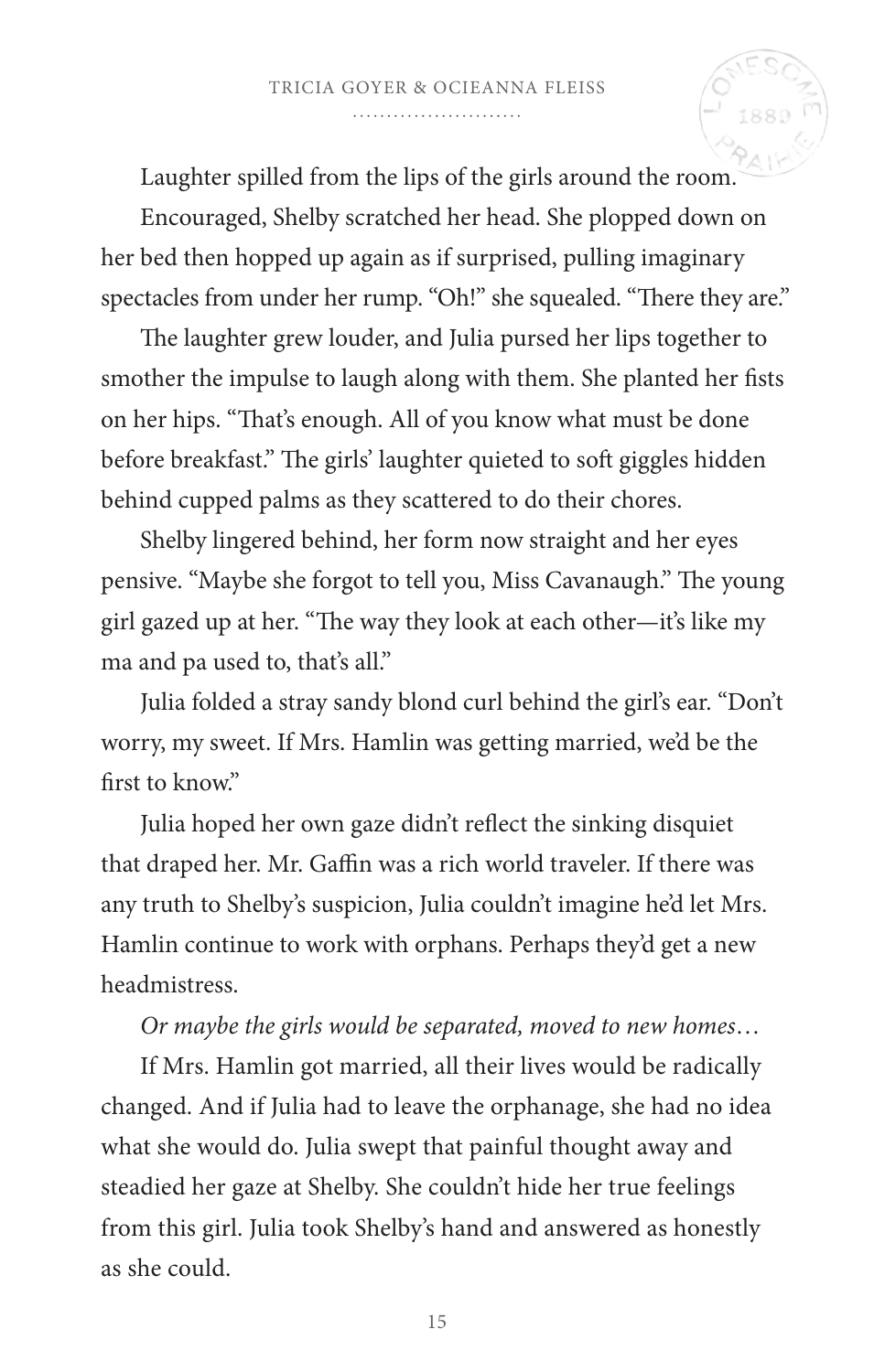## "I don't think she'll get married, but if she does, God will take care of us, like He always has." Julia lifted her chin in a smile. "And really, Mrs. Hamlin may be forgetful, but no one could forget that. I sure wouldn't."

 Ardy, a shy Swedish girl, removed her dirty sheets from a small bed and then approached, taking Julia's hand. "Don't ya think you'll ever be gettin' married?"

"Actually, there is something I've been wanting to tell you all…." Julia leaned forward, resting her hands on her knees.

The two girls eyed each other in surprise, and Shelby's brow furrowed.

"Come closer." Julia curled a finger, bidding them.

"What is it?" Shelby asked, her eyes glued to Julia.

The girls leaned in. "I'd like to tell you...that there's a wonderful man who's asked me to marry him!"

The squeals of two girls erupted, followed by the cheers of nearly three dozen others who'd been quietly listening from the stairwell.

"There is?" Shelby reached forward and squeezed Julia's hand.

Julia let out a hefty sigh and giggled. "No, you sillies. Well, at least not yet. Someday. Maybe."

Shelby pouted "But you said… "

"I said I'd *like* to tell you I had a man. I'd sure like to, but of course since I don't, I'm happy to stay here with all of you."

The girls moaned.

The squeak of the front door down on the first floor of the Revolutionary War–era home-turned-orphanage drew their attention. They waited as Mrs. Hamlin's familiar chortle filled the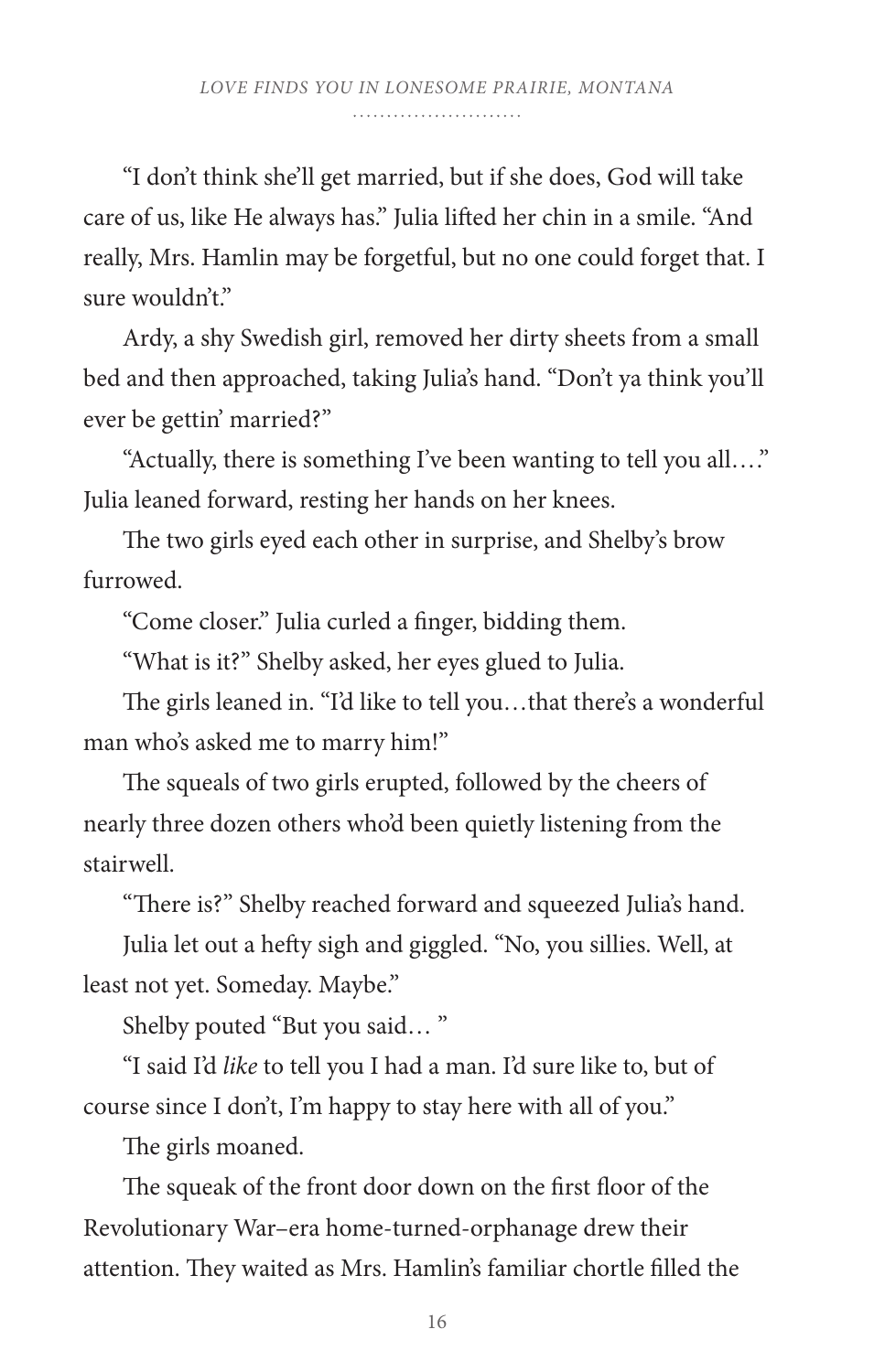air, along with a bash and clang of items—hopefully food and supplies that she'd picked up.

"Julia!" Mrs. Hamlin yelped. "Julia, dear, where are you?"

"Coming." Julia hurried down the stairs to help the older woman.

Julia neared the bottom of the steps and paused, trying to stifle a laugh at the sight of the twinkly-eyed woman sprawled flat on her back. Scattered boxes and bags covered the donated rug.

"Mrs. Hamlin! What on earth? Why didn't you get a steward to help you?"

"Oh, I didn't want to be a bother." She cheerfully picked herself up. "I was in such a hurry to show you all what I'd bought. And to tell you my surprise. Such a wonderful surprise." Julia eyed the boxes and noted they were from R.H. Macy & Co. More than a dozen boxes waited to be opened, and she couldn't imagine the cost.

"I found just what the girls need, and on sale!" the headmistress exclaimed.

*What they need is more food—vitamin drops, too—and maybe a few new schoolbooks*. But Julia didn't dare say it. And somehow God's hand of providence always provided.

"New clothes, I gather. That *is* a surprise."

"But only half of it, dear." Mrs. Hamlin rubbed her palms expectantly. "I also must tell you my news. The best news an old widow could hope for."

Julia followed Mrs. Hamlin's gaze toward the idle youngsters who'd gathered on the staircase to watch. Her eyes locked with Shelby's, then she quickly looked away. "News?" The muscles in Julia's stomach tightened.